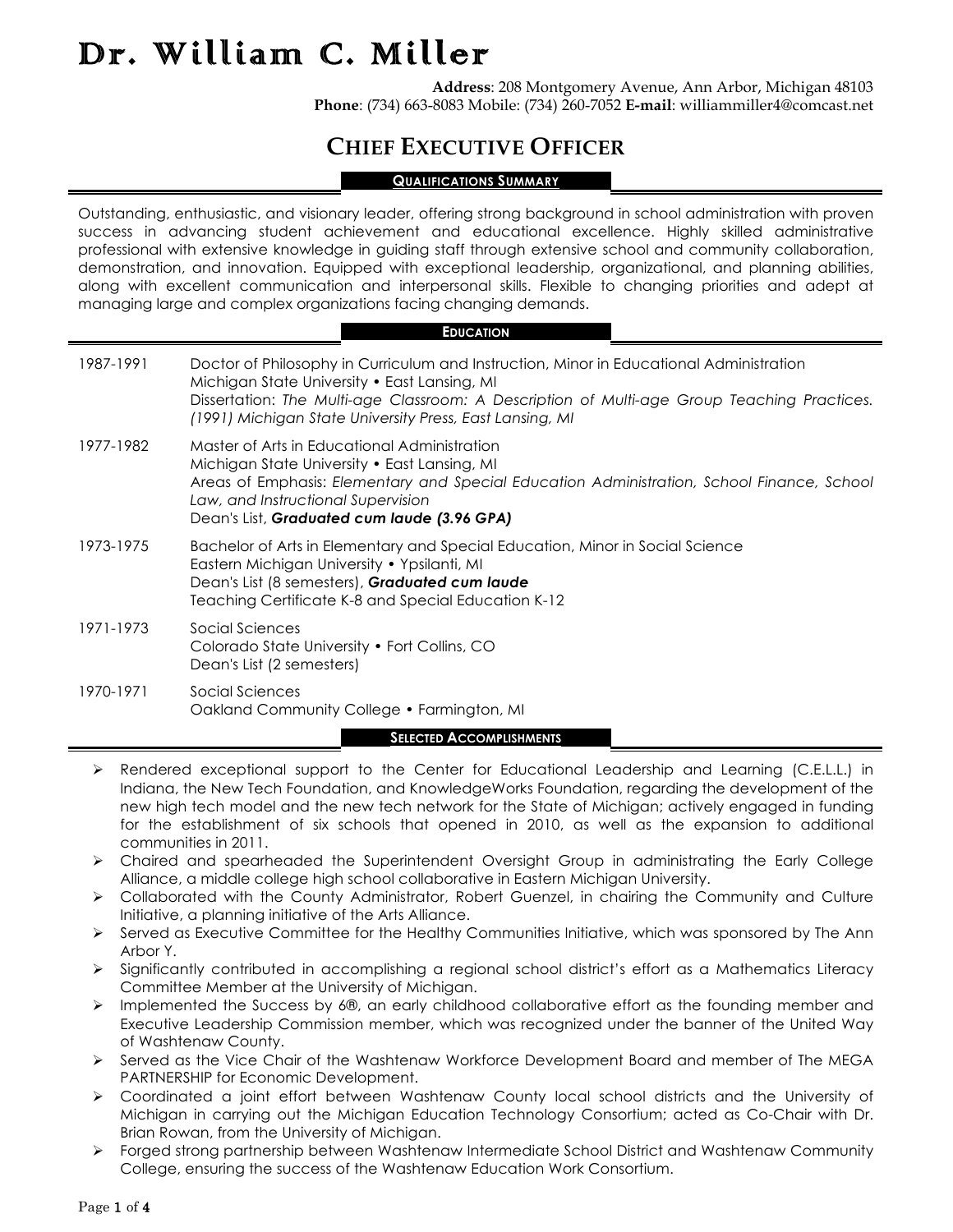**Address**: 208 Montgomery Avenue, Ann Arbor, Michigan 48103 **Phone**: (734) 663-8083 Mobile: (734) 260-7052 **E-mail**: williammiller4@comcast.net

#### **PROFESSIONAL EXPERIENCE**

Michigan Association of Intermediate School Administrators | Michigan Association of School Administrators,

#### *Executive Director* Jan 2011–Present

Lansing, Michigan

- $\blacktriangleright$  Fulfill duties of Chief Executive Officer, which include liaising among 56 educational service agencies to coordinate efforts and programs for 1.5 million students in Michigan's system of public education.
- Organize programs, grants, and services statewide; along with areas of assistance for low-performing schools, such as regional data projects, curriculum and evaluation, professional resources, staff development, and educational innovation.
- $\blacktriangleright$  Oversee the recognition of partnership agreements with the Michigan Department of Education as well as government relations and educational policy improvement.

### Washtenaw Intermediate School District, Ann Arbor, Michigan

*Superintendent* Sep 1999–Jan 2011

- e. Supervised 50,000 public, private, and charter school students at the Washtenaw Intermediate School District, encompassing 10 local school districts within the perimeter.
- Assumed full control of the annual budget in excess of \$100M.
- Received assignment as Chairperson for the Washtenaw Superintendents Association.
- Assumed leadership role in the implementation of school modification and advancement programs. **Bernard**
- $\blacktriangleright$  Directed the preparation of long-range and regional educational progress.

### **EARLIER CAREER**

Washtenaw Intermediate School District, Ann Arbor, MI

*Associate Superintendent, Educational Services*

Traverse City Area Public Schools, Traverse City, MI

*Elementary Principal, Traverse Heights Elementary School*

Traverse Bay Area Intermediate School District, Traverse City, MI

*Local District Director / Supervisor, Intermediate Special Education Programs Teacher Consultant, Special Education*

Mancelona Public School, Mancelona, MI

*Resource Room Teacher, High School Special Education Program*

Marquette-Alger Intermediate School District, Marquette, MI

*Teacher, Severely Mentally Impaired Students*

Montcalm Intermediate School, Location

*Teacher, Severely Mentally Impaired Students*

Lincoln Elementary School/Wayne-Westland School, Location

*Long-Term Substitute Teacher, Pre-School and Kindergarten*

### **CERTIFICATIONS**

**Michigan Central Office Certificate Director of Special Education Approval Supervisor of Special Education Approval Michigan Elementary Principal Certificate**

### **AWARDS**

**National Excellence in Education Award**, AdvancED, Presented at the International Summit • 2012 **Distinguished Service Award**, Michigan Association of Intermediate School Administrators • 2009 **Excellence in Education Leadership Award**, University of Michigan School of Education and the University Council for Educational Administration • 2006 **Superintendent of the Year**, Region 8, Michigan Association of School Administrators • 2005 **Leadership Award**, Michigan Coalition of Inclusive Schools • 1993 **Educator of the Year**, Traverse City Chamber of Commerce • 1985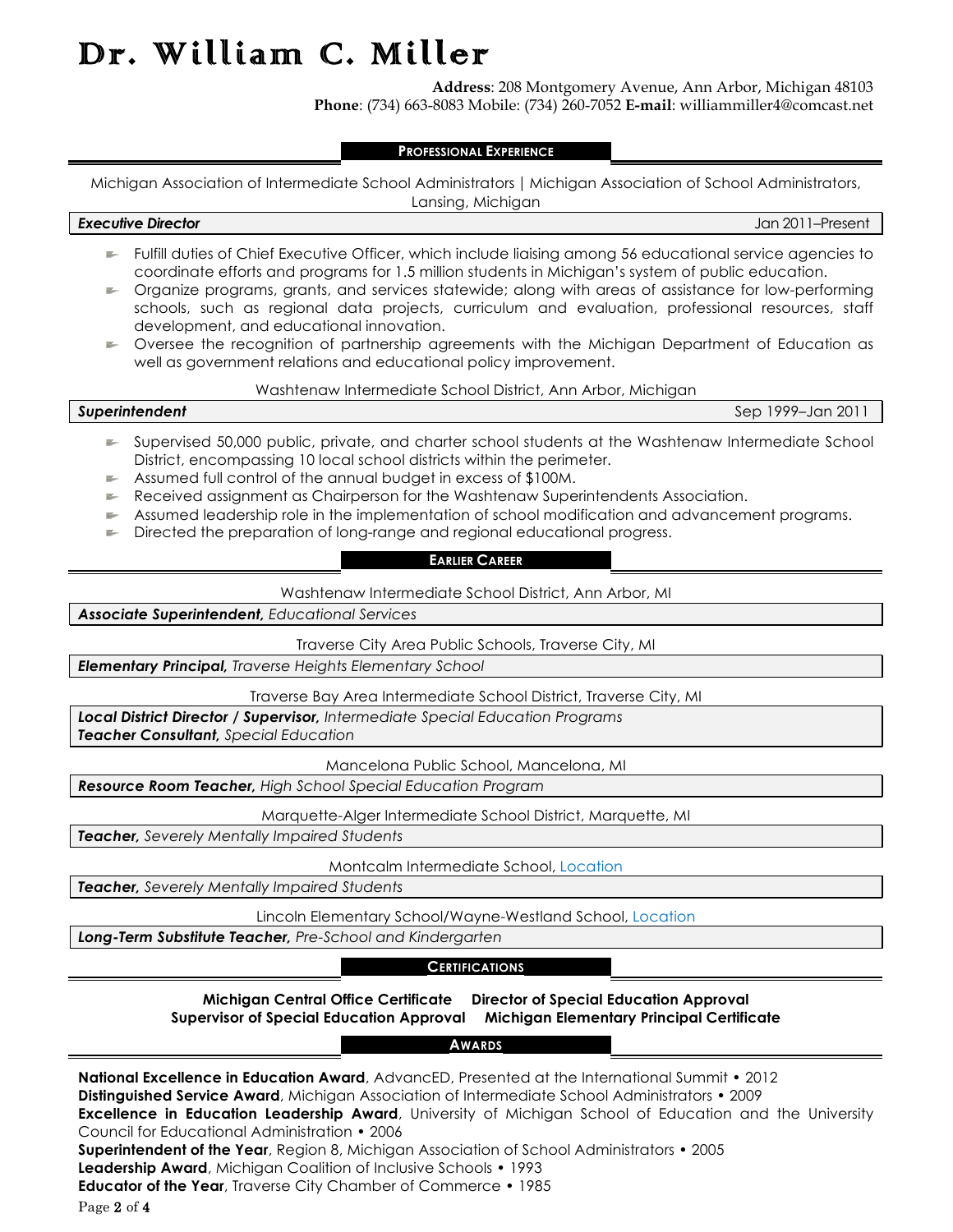**Address**: 208 Montgomery Avenue, Ann Arbor, Michigan 48103 **Phone**: (734) 663-8083 Mobile: (734) 260-7052 **E-mail**: williammiller4@comcast.net

### **COMMISSIONS AND APPOINTMENTS**

| 2007–Present | Governor's Appointment to the Early Childhood Investment Corporation (ECIC)                                                                                  |
|--------------|--------------------------------------------------------------------------------------------------------------------------------------------------------------|
| 1999-2010    | Washtenaw County Board of Commissioners Appointment to the Washtenaw Community<br>Collaborative, Education Representative – Human Services Coordinating Body |
| 2006         | State Superintendent of Public Instruction Appointment to the National Governors Association<br><b>Foster Care Task Force</b>                                |
| 1990         | State of Michigan Board of Education Appointment to the Administration Standards<br>Commission                                                               |
|              | <b>PROFESSIONAL AFFILIATIONS</b>                                                                                                                             |

American Association of School Administrators

Association of Educational Service Agencies

Association for Persons with Severe Handicaps (TASH)

Association for Supervision and Curriculum Development

*President*, Michigan Association of School Administrators, Region 8

*President*, Michigan Association of Intermediate School Administrators (MAISA)

*President*, Council of Administrators of Special Education (CASE)

*Advisory Committee Member*, Development of the Educational Leadership Center, University of Michigan School of Education

*Search Committee*, Dean of Eastern Michigan University, College of Education

*Adjunct Faculty*, Indiana University, Special Education Summer Leadership Series

*Adjunct Faculty*, Central Michigan University, Current Issues in Education Course

### **PUBLICATIONS**

- (Fall 2011). Education networks are forming to spread 21st century skills and college success. *MASA Leader, Michigan Association of School Administrators Journal.*
- (April 7, 2006). Engagement; Listen up! *MASA Leader, Michigan Association of School Administrators Journal*, *vol. 1*, Issue 12.
- (Sept 2003). Making learning rigorous, yet personal; An ESA/constituent district partnership. *Perspectives, a Journal of Research and Opinion about Educational Service Agencies*, *vol. 9*. p. 57-64.
- (February 1995). Are multiage grouping practices a missing link in the educational reform debate? *Research Brief, National Association of Secondary School Principals, NASSP Bulletin*, p. 27-32.
- (Spring/Summer 1990). Implementing a collaborative inclusion model program for children with disabilities. *ARC Journal, Publication of the Michigan Association for Retarded Citizens*.

(Winter 1988). Ten ways schools can help slow rate learners. *Principal, vol. LXI*, no. 1, p. 27-28.

- (1988). Pedagogy, andragogy and the future of schooling. *Adult Literacy and Basic Education*, *vol. 12*, no. 1, p. 49-51.
- (1986). *Creating effective schools*. A model for school improvement, video communication, Traverse City Area Schools Public Relations and Staff Development, videotape file.

#### **PRESENTATIONS**

| Presentation/Paper       | "Effective School Leadership"                                                                                                                                                                                                   |
|--------------------------|---------------------------------------------------------------------------------------------------------------------------------------------------------------------------------------------------------------------------------|
|                          | National African American Parent Involvement Day (NAPPID)<br>Washtenaw Leadership Academy<br>University of Michigan Leadership Forum<br>Washtenaw Professional Development In-Service<br>Association of Rural Educators (ACRES) |
| Presentation/Educational |                                                                                                                                                                                                                                 |
| Consultant               | "Inclusive Community Schools"                                                                                                                                                                                                   |
|                          | National Association of School Boards, Orlando, FL                                                                                                                                                                              |